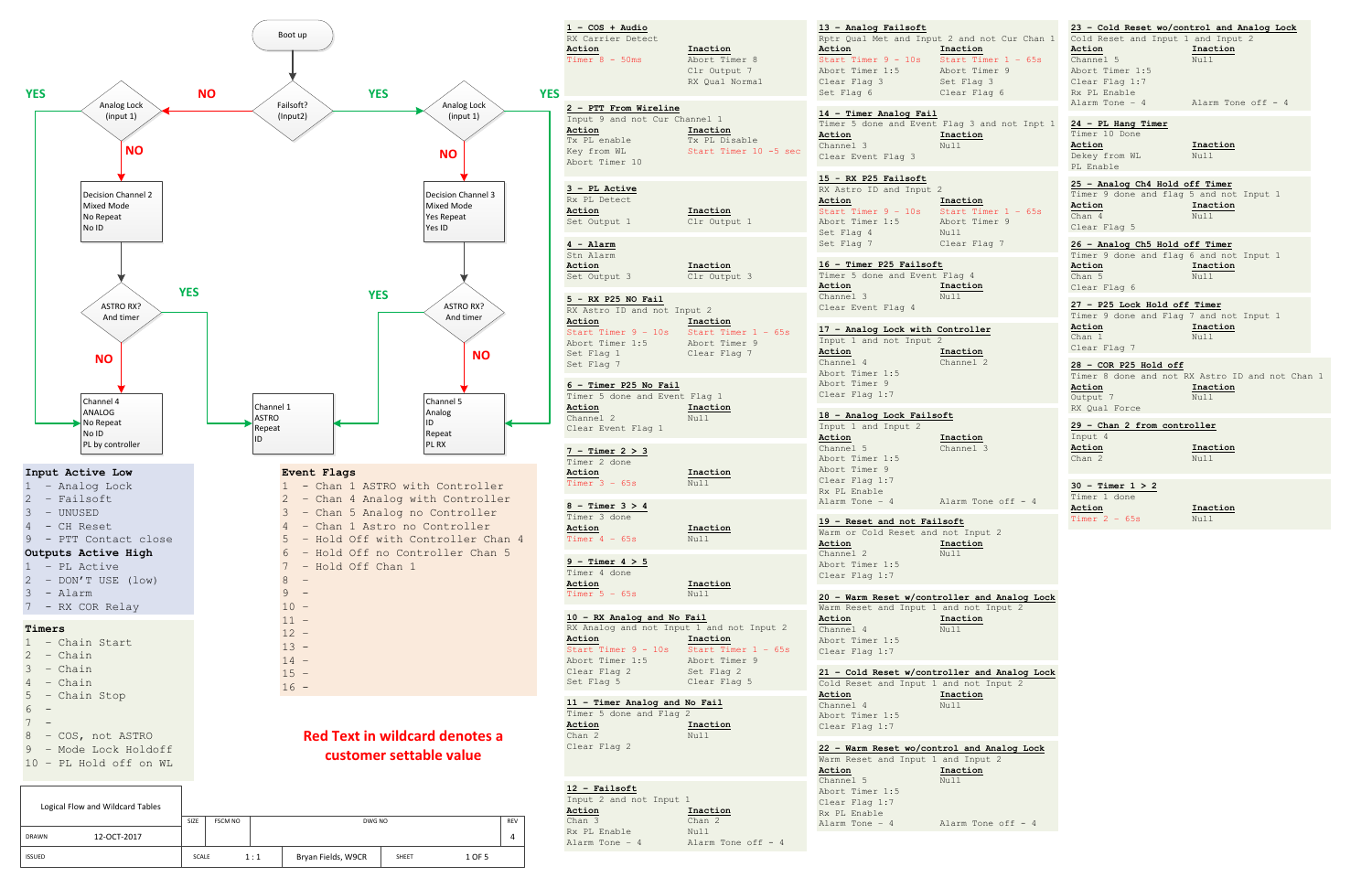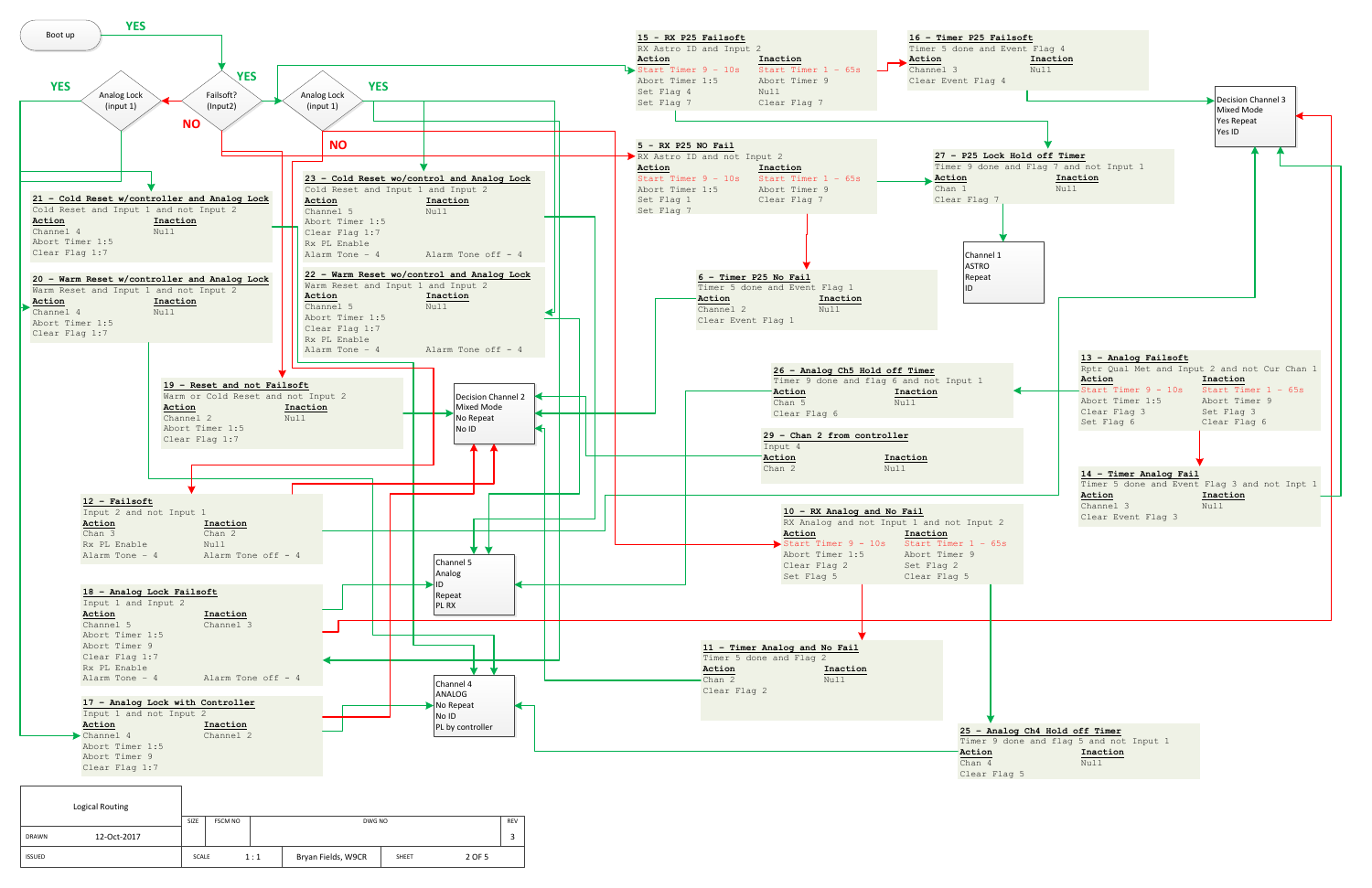| 2 - PTT From Wireline         |                       |
|-------------------------------|-----------------------|
| Input 9 and not Cur Channel 1 |                       |
| Action                        | Inaction              |
| Tx PL enable                  | Tx PL Disable         |
| Key from WL                   | Start Timer 10 -5 sec |
| Abort Timer 10                |                       |
|                               |                       |
|                               |                       |
|                               |                       |
|                               |                       |
|                               |                       |
|                               |                       |
|                               |                       |
|                               |                       |
| 24 - PL Hang Timer            |                       |
| Timer 10 Done                 |                       |
| Action                        | Inaction              |
| Dekey from WL                 | Nu 1 1                |
| PL Enable                     |                       |
|                               |                       |

| 3 - PL Active |              |
|---------------|--------------|
| Rx PL Detect  |              |
| Action        | Inaction     |
| Set Output 1  | Clr Output 1 |

|        | $4 - \text{Alarm}$ |              |  |
|--------|--------------------|--------------|--|
|        | Stn Alarm          |              |  |
| Action |                    | Inaction     |  |
|        | Set Output 3       | Clr Output 3 |  |

| <b>Stand Alone Logic</b> |             |       |                |     |                    |       |        |  |
|--------------------------|-------------|-------|----------------|-----|--------------------|-------|--------|--|
|                          |             | SIZE  | <b>FSCM NO</b> |     | DWG NO             |       |        |  |
| <b>DRAWN</b>             | 12-Oct-2017 |       |                |     |                    |       |        |  |
| <b>ISSUED</b>            |             | SCALE |                | 1:1 | Bryan Fields, W9CR | SHEET | 3 OF 5 |  |

**1 – COS + Audio**

| RX Carrier Detect     |                                                 |
|-----------------------|-------------------------------------------------|
| Action                | Inaction                                        |
| Timer $8 - 50$ ms     | Abort Timer 8                                   |
|                       | Clr Output 7                                    |
|                       | RX Oual Normal                                  |
|                       |                                                 |
|                       |                                                 |
|                       |                                                 |
|                       |                                                 |
|                       |                                                 |
| 28 - COR P25 Hold off |                                                 |
|                       | Timer 8 done and not RX Astro ID and not Chan 1 |
| Action                | Inaction                                        |
| Output 7              | Nu 1 1                                          |
| RX Oual Force         |                                                 |

![](_page_2_Figure_0.jpeg)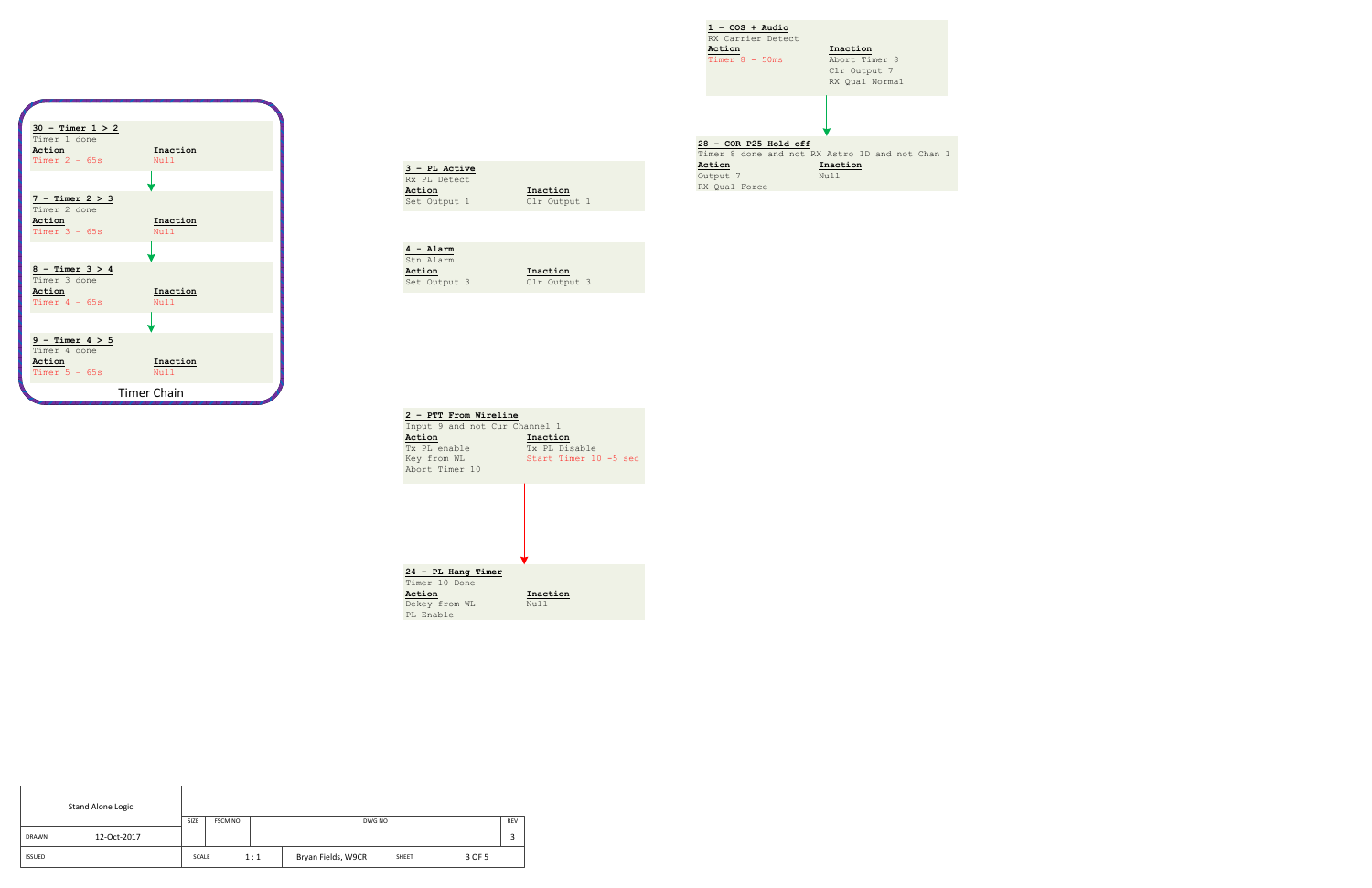![](_page_3_Figure_0.jpeg)

| SIZE<br><b>FSCM NO</b> | DWG NO                                |  |  |  |  |
|------------------------|---------------------------------------|--|--|--|--|
|                        |                                       |  |  |  |  |
|                        |                                       |  |  |  |  |
|                        |                                       |  |  |  |  |
| 1:1<br><b>SCALE</b>    | Bryan Fields, W9CR<br>4 OF 5<br>SHEET |  |  |  |  |